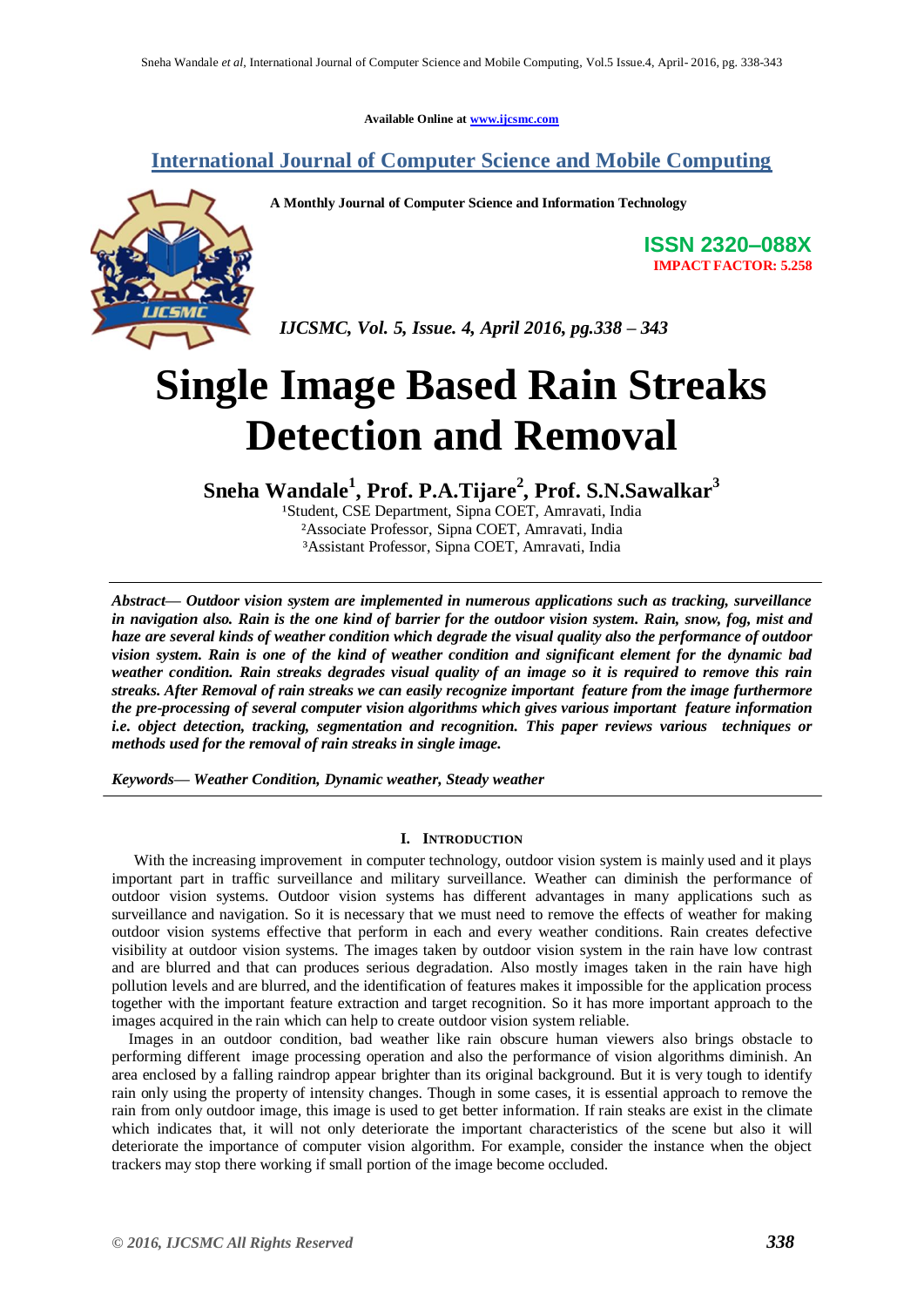

Fig 1 Weather condition classification

Rain is one of the important type weather condition. Reducing or removing the effects of rain while protecting image information is a hard job, as rain streaks move very suddenly through a image and are tough to separate from other motion from the image. Figure 1 shows that weather condition classification.

Garg and Nayar categorized the weather basis on the size of the weather particles into two kinds fog and haze are the kind of steady weather, and rain and snow are the kinds of dynamic weather. In steady weather, particles are extremely tiny and steadily float in the air. In dynamic weather, rain drops are scattered anywhere in the scene and changes position all the time. This makes confusing to distinguish in vision applications. Vision systems are used for numerous role such as tracking, recognition and navigation. In order to enhance vision systems that suitable for all weather conditions, it is mandatory to expand algorithms that remove visual effects of the many weather conditions. In dynamic weather likely rain, snow, and haze usually brings annoying visual artifacts in outdoor vision system and decrease the performance of vision tasks[1-2].



(a) Fog (b) Mist Fig 2 Visual Appearance of Steady Weather Condition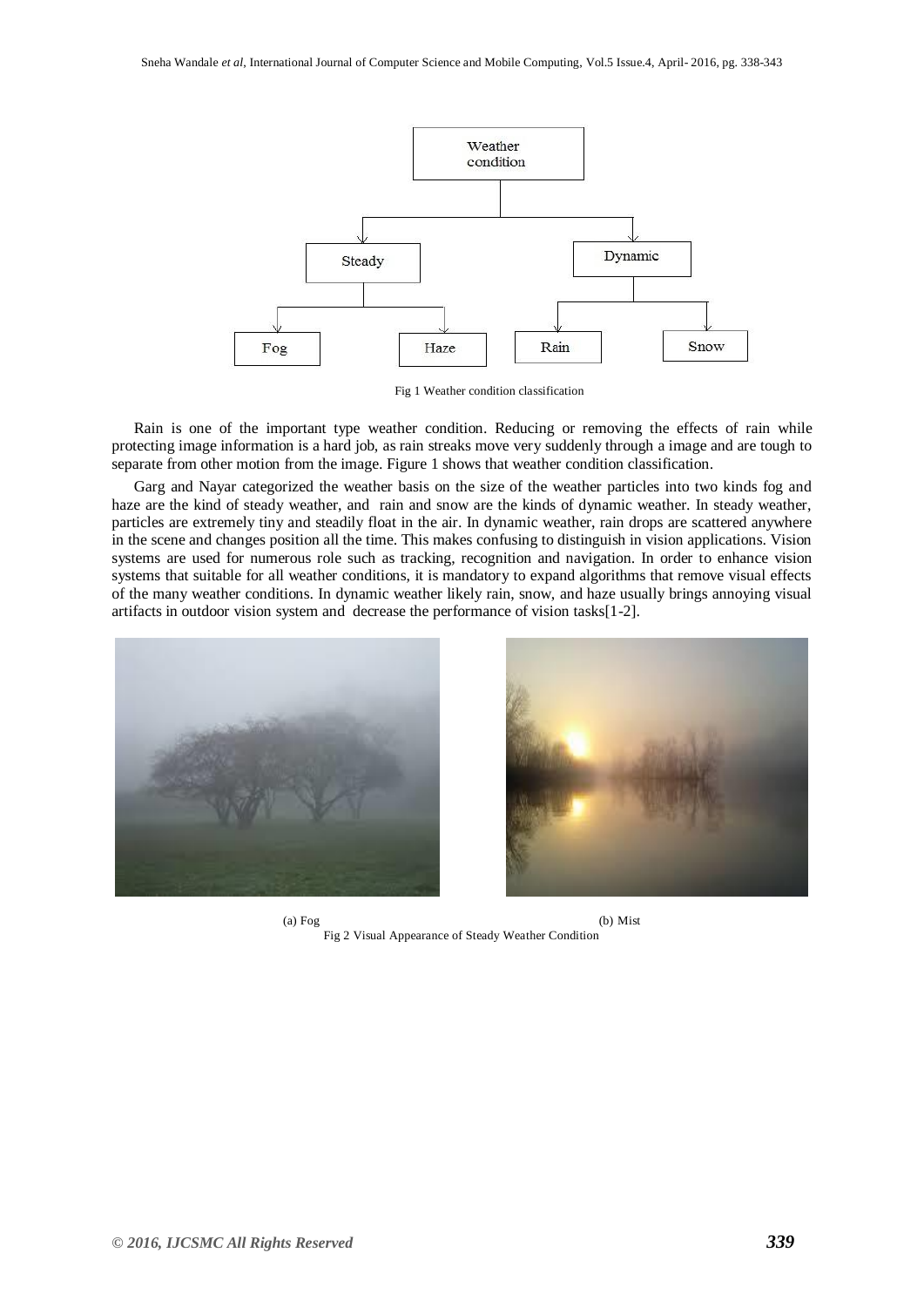



(a)Rain (b)Snow

Fig 3 Visual Appearance of Dynamic Weather Condition

#### **II. RELATED WORK**

Many Many authors operating single image for rain streaks removal and presented different techniques or methods for that rain removal. L-W Kang, C-W Lin and Y.-H. Fu proposed a single image based rain streaks removal framework by operating image decomposition in the basis of Morphological Component Analysis (MCA).Instead of directly implementing a traditional image decomposition technique, this proposed method initially decomposes input rain image into the low-frequency (LF) and high-frequency (HF) parts by implementing bilateral filter. Bilateral filter is also called as smoothing filter. The LF part included the most basic information and HF part included rain streaks, edges or texture information. Dictionary learning and sparse coding is further implemented for decomposing HF part into rain component and non-rain component. By integrating non rain component of high frequency part together with low frequency part they got the required non rain image by removing rain component [3-6].

Y-L Chen and C-T Hsu proposed model such as a generalized low-rank appearance model for rain streaks removal. This method does not basically focus on rain pixel detection nor dictionary learning stage. Alternatively rain streaks normally release similar and repeated patterns on imaging scene. They presented generalized low-rank model from matrix to tensor structure with respect to illustrate the spatio-temporally correlated rain streaks. By implemented this appearance model they discarded rain streaks from respective rain image[7].

X. Zheng, Y. Liao, W. Guo, X. Fu, and X. Ding proposed new process for rain removal by utilizing low frequency part of the image. This process depends on a key variations between clear background edges and rain streaks, normally low frequency part can shows the various properties. Low-frequency part is the non rain or it is called geometric component, then this low-frequency part is then altered as a guidance image. The highfrequency part is served as an input image of the guided filter, so that a non-rain also called as geometric component of the high-frequency part can be achieved. After acquiring non-rain component of high-frequency part ,add low-frequency component in it they got desired image [8].

D-An Huang, L-Wei Kang, M-Chun Yang, C-Wen Lin, Wang proposed another method i.e. a learningbased structure for single image rain removal which basically concentrates on the studying of context information from respective input rain image and hence the rain patterns remained in it can be automatically identified and eliminated. This method for single image rain removal is the fusion of image decomposition and self learning processes.This method initially performs context-constrained image segmentation on the input rain image, and they also considered dictionaries for the high-frequency part in different context categories by using sparse coding for reconstruction value.For an image regions with the rain streaks, dictionaries of dissimilar context categories will allocate common atoms which correspond to the rain patterns. By employing Principal Component Analysis and SVM i.e. Support Vector Machine classifiers on the learned dictionaries of high frequency part, this structure focus at automatically identifying the common rain patterns include in them, and thus rain streaks can be discarded from the respective high-frequency components from the input image[9].

D-Yu Chen, C-Cheng Chen, and L-Wei Kang, proposed another framework for single color image based rain removal structure by carefully considering rain removal as an image decomposition that is based on sparse representation. In this structure, basically input rain image is subdivided into a low-frequency part and a high frequency part by implementing the guided image filter so that high-frequency part included the rain streaks. High-frequency part contains with rain streaks, textures or edges. High-frequency part is further subdivided into a rain and a non-rain i.e. geometric component by operating dictionary learning and sparse coding. After that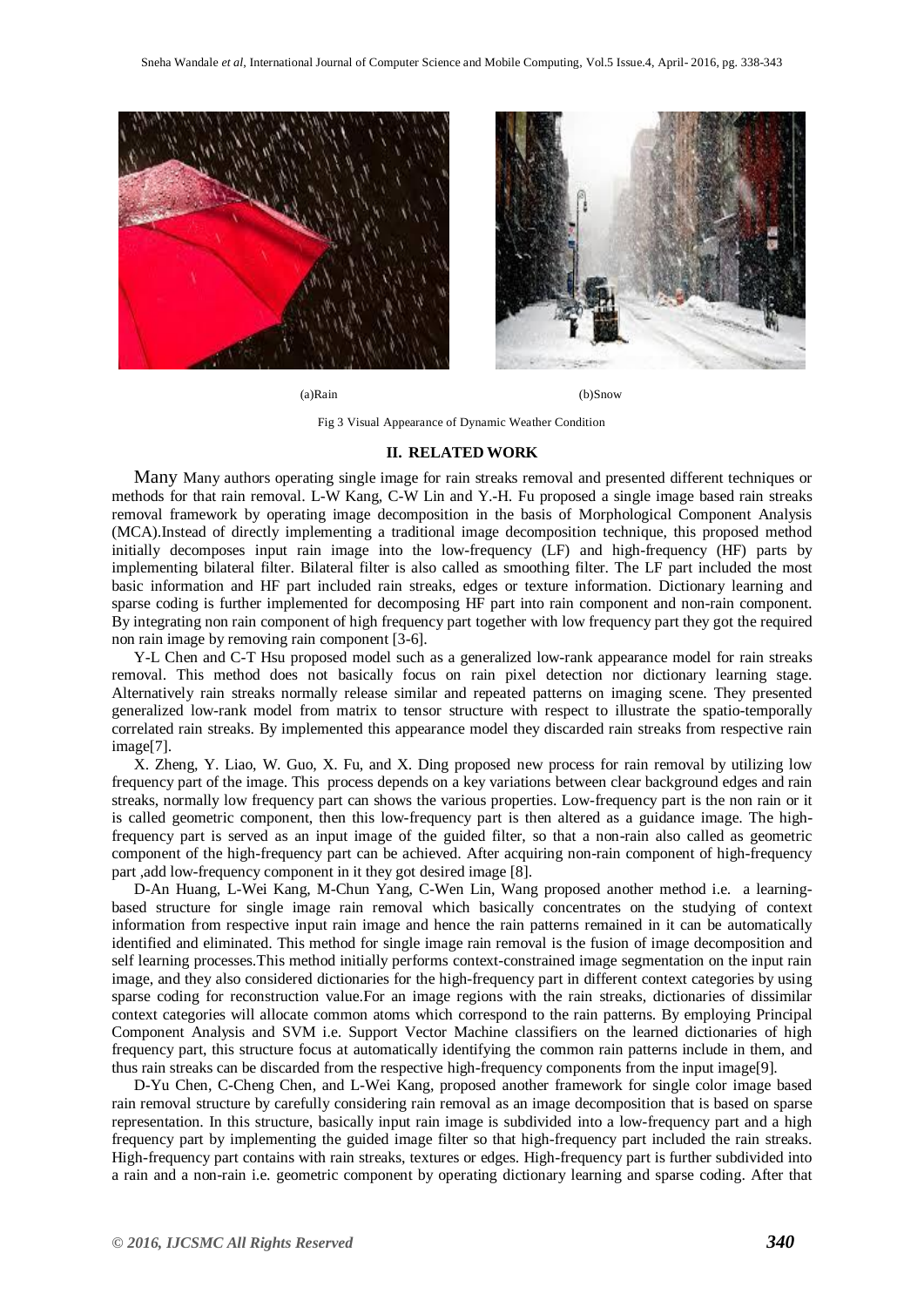separate rain streaks from the high-frequency part, for this separation a hybrid feature set is utilized, together with the depth of field, eigen color and histogram of oriented gradients is carried out to moreover decomposed the high-frequency part. By manipulating hybrid feature set, almost all rain streaks can be withdraw; at the same time non-rain component can be enhanced. This method concentrates single image rain removal and gave good results with not only the entire rain component being eliminated, but also the visual quality of deteriorated nonrain images being improved[10-11].

 J-H Kim, C Lee, J-Young Sim, and C-Su Kim proposed another algorithm such as an adaptive rain streak removal algorithm for a single image. They took into consideration that a particular rain streak had an elongated elliptical shape of vertical direction. So, by utilizing this algorithm they first require to identify an area of rain streak by considering the angle of rotation and the aspect ratio of the elliptical kernel at each and every pixel location. After this they performed the nonlocal filtering on the knowing rain streak regions by specifying nonlocal neighbor pixels and their weights [12].

 C-H Yeh, P-Hsian Liu, C-En Yu, and C-Yang Lin, proposed another method i.e. NMF-based rain removal method. This method was implemented for rain removal of single image, basically in this method rain image is split into the high frequency and the low frequency part by implemented Gaussian filter. Non-negative matrix factorization (NMF) is used to discard the rain streaks in the low frequency part.NMF is convenient for noise filtering. Then, Canny edge detection is applied to concern with the rain in the high frequency, they used block copy method to preserve the image quality. Moreover, they applied a rain dictionary to further divided into the high frequency into rain and non-rain parts**.** This method not only discarded most of the rain from rain image, but also maintained the image quality [13].

[S Yu](http://ieeexplore.ieee.org/search/searchresult.jsp?searchWithin=%22Authors%22:.QT.Shujian%20Yu.QT.&newsearch=true) , [X You,](http://ieeexplore.ieee.org/search/searchresult.jsp?searchWithin=%22Authors%22:.QT.Xinge%20You.QT.&newsearch=true) [Yi Mou](http://ieeexplore.ieee.org/search/searchresult.jsp?searchWithin=%22Authors%22:.QT.Yi%20Mou.QT.&newsearch=true) , [X Jiang](http://ieeexplore.ieee.org/search/searchresult.jsp?searchWithin=%22Authors%22:.QT.Xiubao%20Jiang.QT.&newsearch=true) [,Y Tang](http://ieeexplore.ieee.org/search/searchresult.jsp?searchWithin=%22Authors%22:.QT.Yuanyan%20Tang.QT.&newsearch=true) proposed another process for rain streaks removal from single image which is on the basis of self-learning framework and structured sparse representation. This algorithm basically divided input rain image into rain streaks regions and non-rain i.e. geometric regions through texture analysis. They also decomposed input image into high-frequency (HF) and low-frequency (LF) parts by implementing bilateral filtering. They introduced another structured dictionary learning to further decomposed HF part into rain details and non-rain details, in which patches of training rain and non-rain sub-dictionaries are taken from rain streaks and non-rain geometric regions. At last, they integrated LF part with non-rain geometric details and they obtained rain streaks-removal image [14].

#### **III.COMPARATIVE ANALYSIS**

From We noticed that with the help of image decomposition, separation of rain component and non rain component is achieved. Most of the authors used image decomposition method for the rain streaks removal because of this rain component removed while maintaining original image quality. Also they took into consideration many parameter i.e. patch size, number of atoms which is also known as dictionary size, number of iterations in their respective proposed method. In Table 1 we shows summary of methods with name of authors , method used and related parameter also we mention advantage of their method.

| Sr             | Author                                            | Method used                          | Parameter                                                  | Advantages                                                                                     |
|----------------|---------------------------------------------------|--------------------------------------|------------------------------------------------------------|------------------------------------------------------------------------------------------------|
| No             |                                                   |                                      |                                                            |                                                                                                |
|                | L.W. Kang, C.W.<br>Lin, Y.H. Fu                   | MCA based Image<br>Decomposition     | Patch size,<br>number of<br>atoms, number<br>of iterations | This method discarded rain streaks<br>while maintaining original image<br>contents as it is.   |
| $\mathfrak{D}$ | Y.H. Fu, L.W. Kang,<br>C.W. Lin, and C.T.<br>Hsu  | Image Decomposition by<br><b>MCA</b> | Dictionary                                                 | This method eliminate rain streaks<br>from an image without blurring<br>original image details |
| 3              | L.W. Kang, C.W.<br>Lin, C.T. Lin, and<br>Y.C. Lin | Self-learning based<br>method        | Patch size,<br>dictionary size,<br>number of<br>iterations | This method removes rain streak<br>from an image while maintaining<br>safely original image.   |
| 4              | Li-Wei Kang,<br>Yu-Hsiang Fu,                     | MCA based Image<br>Decomposition     | Patch size,<br>number of<br>atoms, number<br>of iterations | This method remove rain streaks in<br>an image without blurring.                               |

Table 1:Comparative Analysis of different method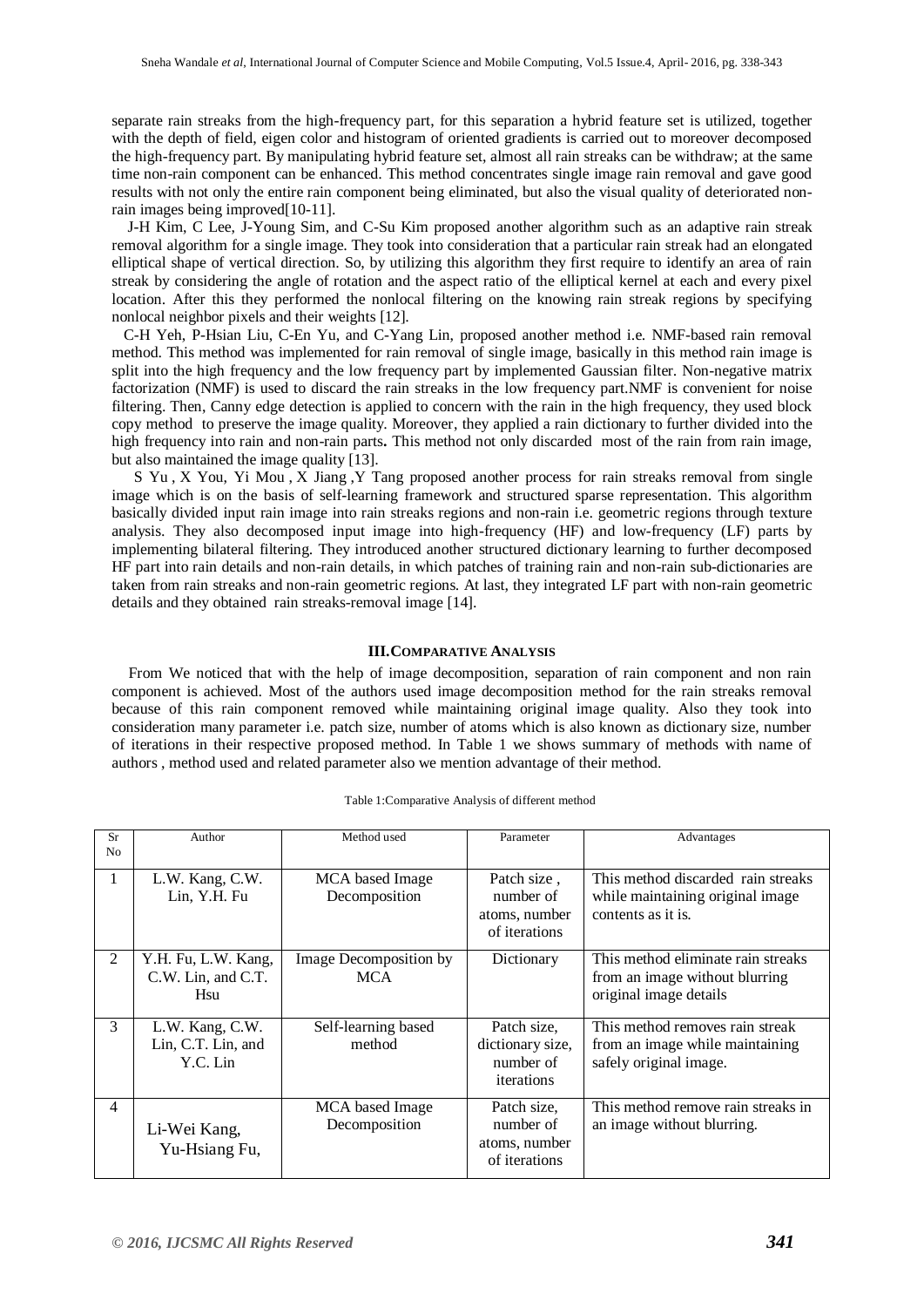| 5      | Y.-L. Chen and C.-<br>T. Hsu                                           | Generalized low rank<br>appearance model                             | Patch size,<br>patch offset                                                   | This method is helpful to various<br>inputs without pre-processing.                                                                                                  |
|--------|------------------------------------------------------------------------|----------------------------------------------------------------------|-------------------------------------------------------------------------------|----------------------------------------------------------------------------------------------------------------------------------------------------------------------|
| 6      | X. Zheng, Y. Liao,<br>W. Guo, X. Fu, X.<br>Ding                        | By using multi-guided<br>filter                                      |                                                                               | This method is effective and<br>efficient in rain removal and snow<br>removal.                                                                                       |
| $\tau$ | D.-A. Huang, L.-W.<br>Kang, M.-C. Yang,<br>C.-W. Lin, Y.-C. F.<br>Wang | Context aware image<br>decomposition and<br>dictionary learning      | Patch size,<br>dictionary size,<br>number of<br>iterations                    | This proposed method is able to<br>extract<br>image<br>specific<br>context<br>information and thus rain patterns<br>can be identified and removed from<br>the image. |
| 8      | D-Yu Chen, C-<br>Cheng Chen, Li-Wei<br>Kang                            | Image decomposition by<br>using sparse<br>representation             | Minibatch size,<br>number of<br>atoms, number<br>of iterations,<br>patch size | This method shows that rain<br>components can be removed more<br>effectively, but also the visual<br>quality of degraded images can be<br>improved.                  |
| 9      | D.Y. Chen, C.C.<br>Chen, L.W. Kang                                     | Visual depth guided filter<br>via Sparse Coding                      | Dictionary                                                                    | This method eliminates rain streaks<br>as well as visual quality of rain<br>image can be improved.                                                                   |
| 10     | J H Kim, C Lee, J Y<br>Sim, C S Kim                                    | adaptive non-local means<br>filter                                   | Size of<br>window, size of<br>block                                           | This method discard rain streaks,<br>without producing visual artifacts.                                                                                             |
| 11     | C-Hung Yeh, P-<br>Hsian Liu, C-En Yu,<br>and C-Yang Lin                | <b>Negative Matrix</b><br>Factorization based rain<br>removal method | Size of block,<br>number of<br>iterations,<br>sigma                           | This method can discard most of the<br>rain, also maintain the image<br>quality.                                                                                     |
| 12     | S Yu, WOu, X<br>You, Y Mou, X<br>Jiang, Y Tang                         | Self learning structure and<br>structured sparse<br>representation   | Dictionary,<br>patch size                                                     | This method is good for extracting<br>and identifying rain streak regions<br>automatically.                                                                          |

# **IV.CONCLUSION**

In this paper, we studied how rain streaks disturb the outdoor vision system because of this visual quality of an image diminish and we also studied different methods used for removal of rain streaks in an images. From the comparative analysis of different method from which we conclude that many authors used image decomposition process from which they got better result. Rain streaks removal is helpful in many applications such as image enhancement, image editing, image forensics. It is also used in pre-processing of various computer vision algorithms which use important feature details such as object detection, tracking, recognition also in segmentation.

## **REFERENCES**

- [1] K. Garg and S. K. Nayar, " When does a camera see rain?" *Proc. IEEE Int. Conf. Comput. Vis.*, 2005, vol. 2, pp. 1067–1074.
- [2] K. Garg and S. K. Nayar, "Vision and rain", *Int. J. Comput. Vis.*, 2007 vol. 75, no. 1, pp. 3–27.
- [3] L.W. Kang, C.W. Lin, and Y.H. Fu, "Automatic single-image-based rain streaks removal via image decomposition," *IEEE Trans. Image Process.*, 2012vol. 21, no. 4, pp. 1742–1755.
- [4] Y.H. Fu, L.W. Kang, C.W. Lin, and C.T. Hsu,"Single-frame based rain removal via image decomposition," *Proc. IEEE ICASSP*, 2011 pp. 1453-1456.
- [5] L.W. Kang, C.W. Lin, C.T. Lin, and Y.C. Lin, "Self-learning based rain streak removal for image/video,"*Proc*. *IEEE ISCAS*, 2012, pp. 1871-1874.
- [6] NTHU Rain Removal Project [Online]. Available: [http://www.ee.nthu.](http://www.ee.nthu/) edu.tw/cwlin/Rain\_Removal/Rain\_Removal.htm
- [7] Y.-L. Chen and C.-T. Hsu, "A generalized low-rank appearance model for spatio-temporally correlated rain streaks," *Proc. IEEE Int. Conf. Comput. Vis.*, 2013, pp. 1968–1975.